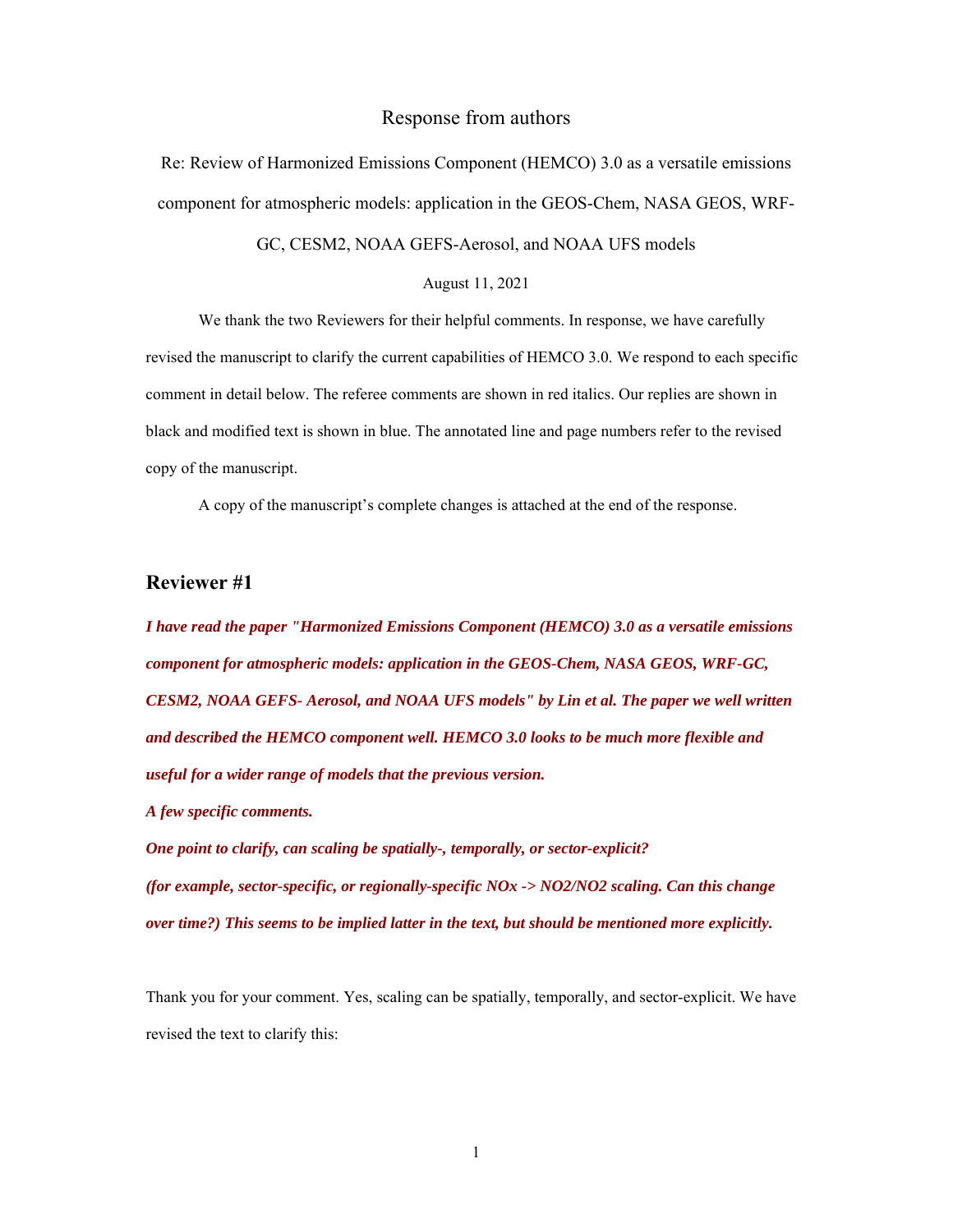#### **P6, Lines 168-171:**

*Scaling factors can be specified for each individual entry in the HEMCO configuration file, allowing for different scaling factors to be applied for different inventories, sectors, and species. HEMCO accepts scaling factors as constant numbers, temporally-explicit (diurnal, day-of-week, seasonal, interannual) numbers, or as a gridded netCDF data file.* 

*There should be a software implementation section in the paper that gives an overview of how the software is implemented and structured. It appears the language is fortran90, but this is not mentioned anywhere in the text. It would be useful to provide a few paragraphs that give an overview of how the code is structured at the "nuts and bolts" level. How do the HEMCO components communicate with each other? Are there common bocks of data that are key to HEMCO (or have more modern software encapsulation and abstraction techniques been used?)* 

Thank you for your suggestion. We have added descriptions of the HEMCO 3.0 code in the manuscript.

#### **P7, Lines 178-184:**

The HEMCO Core calculates emissions with summations, masks, and scaling factors specified in the HEMCO configuration file*. It includes Fortran modules that define the HEMCO state, HEMCO data types (e.g., configuration options, date and time, chemical species and their physical properties, file containers storing input data, and data containers storing data processed by HEMCO), and the driver routine that computes emissions and stores them in data containers. All data types are contained in a variable called the HEMCO state (HcoState) and passed as an argument to all HEMCO subroutines in the code. This allows multiple instances of HEMCO to operate simultaneously, as multiple copies of HEMCO state can co-exist independently. The HEMCO Core also includes an error handling and logging component.*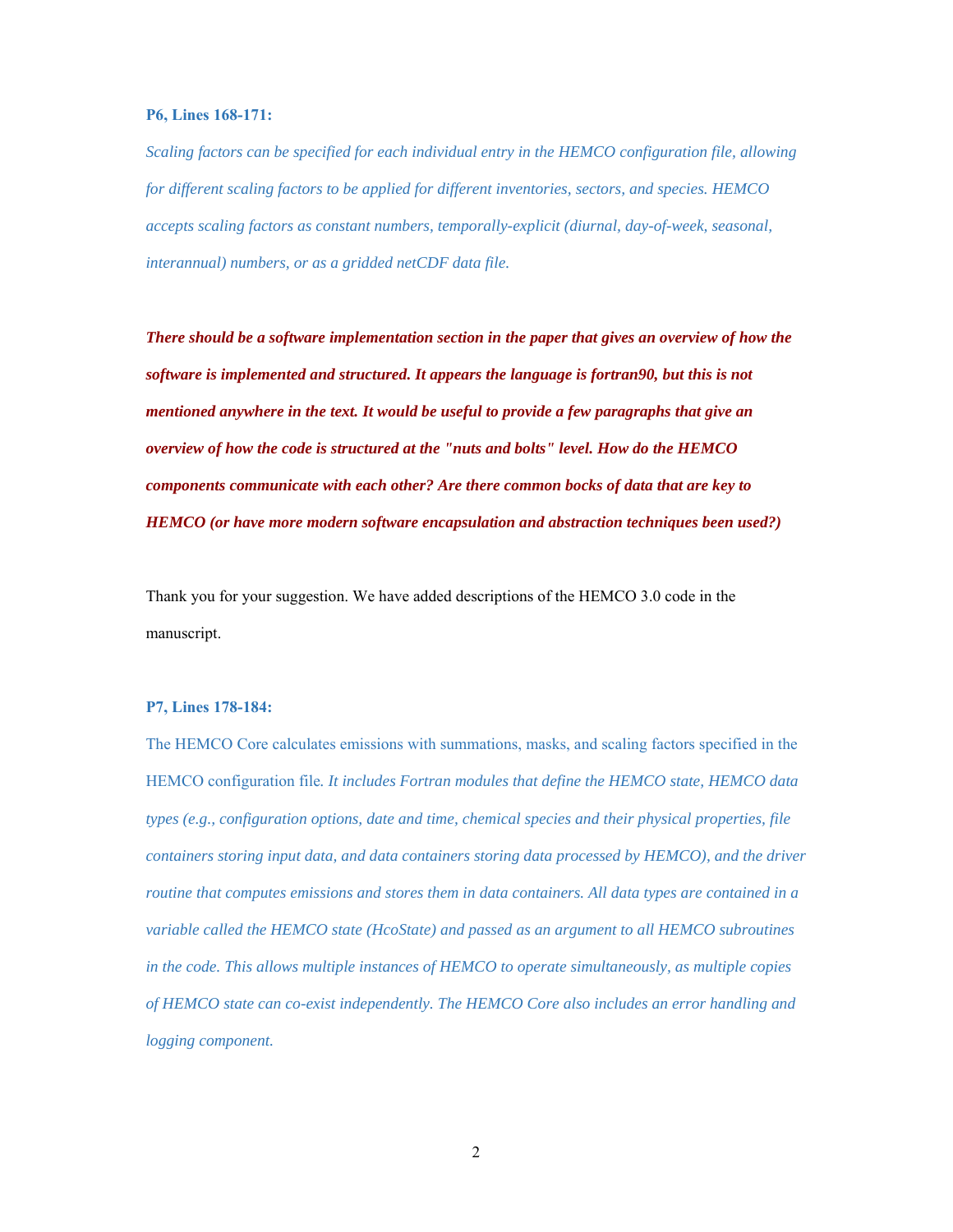#### **P10, Lines 216-230:**

At the beginning of the run, the Model Interface Layer provides the model species list to the HEMCO Core along with any physical properties needed for computation of state-dependent emissions (for example, Henry's law constants for ocean fluxes). It also provides information to the HEMCO Core on the model environment, such as the model clock and time step size. *This information is stored in the HEMCO state by the HEMCO Core.* 

At every HEMCO time step, when HEMCO is called by the model, the HEMCO Core performs the requested calculations, loading the latest available input data *into the HEMCO state's file containers*  using the Data Input Layer as necessary.

*While the paper gives a useful overview of the way HEMCO is used, a reader comes away from the paper with no idea of how to actually use HEMCO? For example, is it a matter connecting to just a few key interface routines?* 

Thank you for your suggestion. We have added further detail regarding how to implement HEMCO 3.0 in a new model in the section regarding the Data Input Layer and the Model Interface Layer, which are used to "couple" HEMCO 3.0 to a new model.

## **P11, Lines 266-275:**

Implementation of HEMCO in a new model can be prototyped by modifying the default Model Interface Layer to use the model's data structures. *The Model Interface Layer includes at least three subroutines: initialization, run, and finalization. These subroutines need to be called by the model and provided with information about the model environment. For initialization, the model species list and their physical properties, the HEMCO grid information, and the location of the configuration file need to be provided. For run, information about the current model time and model state variables for HEMCO extensions needs to be provided, and the computed emissions and data need to be retrieved from the HEMCO Core to be passed back to the model. If the HEMCO grid is different than the model*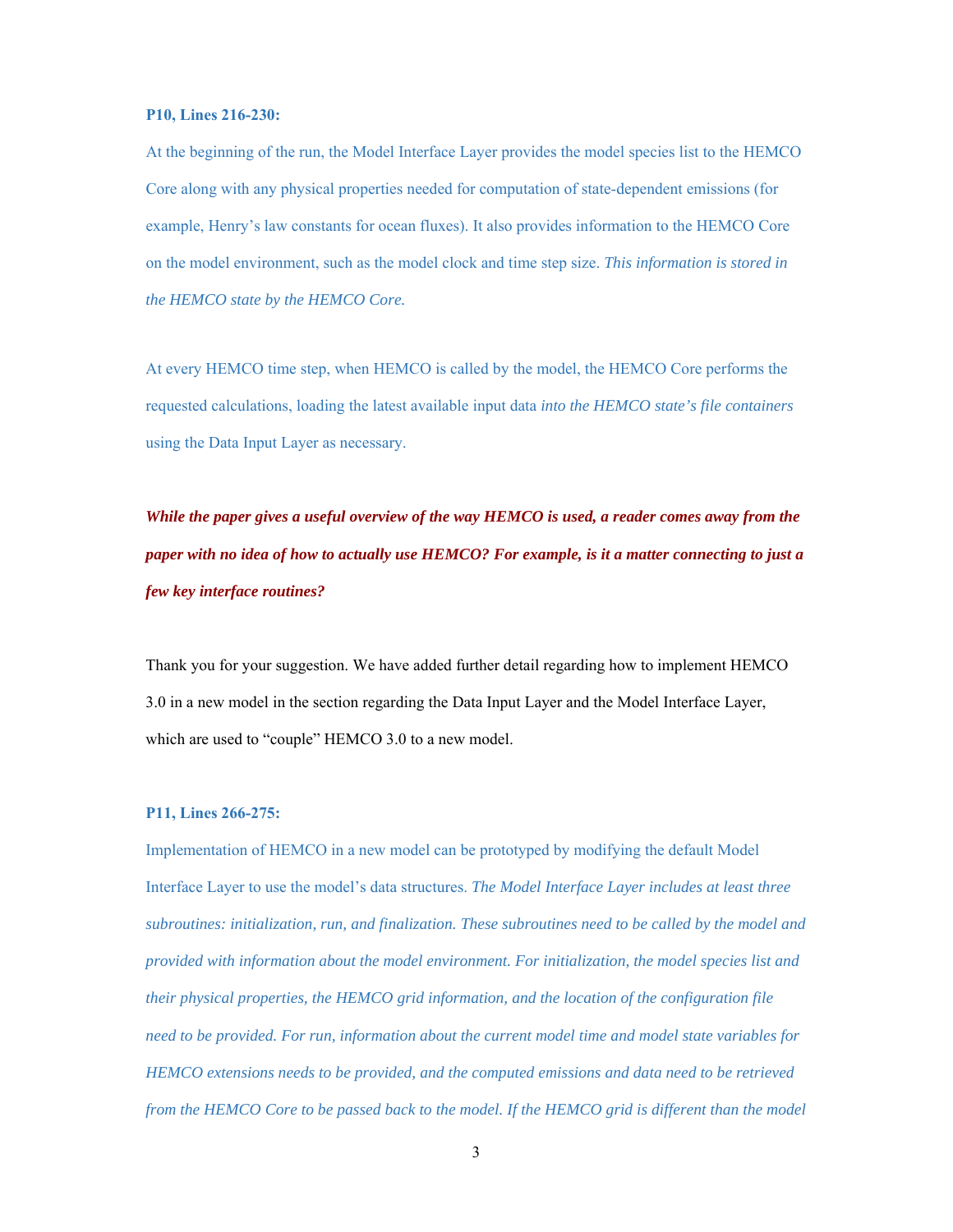*grid (Sect. 2.4), then the Model Interface Layer also needs to implement re-gridding capabilities. An example is HEMCO 3.0's implementation within the CESM model, described in Sect. 3.5.*

*As part of such a section, it would be very useful to provide some details on how a user would add an extension. This is a potentially very powerful feature of the systen, so more details on that aspect would be useful. Give an indication of how much work someone would have to do to implement a new extension. It would also be useful to point to some examples in the current code base to extensions implemented in the current system.* 

Thank you for your suggestion. In response, we have added further information on how existing extensions were implemented, how new extensions can be added in a similar manner, and a table including the current HEMCO extensions available in HEMCO 3.0.

## **P9, Lines 200-211:**

Emissions dependent on model state such as dust or lightning can be computed on-line by using algorithms called HEMCO extensions supplied with the HEMCO Core. For example, the current HEMCO Core includes as default the DEAD dust emission extension implementing the algorithm from Zender et al. (2003) but users may select other available extension options (such as the Ginoux et al. (2001) algorithm) or they can add a new algorithm as an extension. Alternatively, users may precompute these emissions based on off-line input data and disable the HEMCO extension. Both approaches are routinely used in GEOS-Chem (Weng et al., 2020). *Table 2 lists available HEMCO extensions in HEMCO 3.0. Users may add a new algorithm as an extension by creating a new extension file within the Extensions directory in HEMCO. HEMCO extensions include subroutines for initialization, run, and finalization. At every time step, the "Run" subroutine receives HEMCO state and model state information, and returns the computed emissions array to the HEMCO Core, which can then be added to the other emissions data. New state-dependent emission algorithms can be modified to fit this structure by encapsulating the bulk of the code into the "Run" routine and* 

4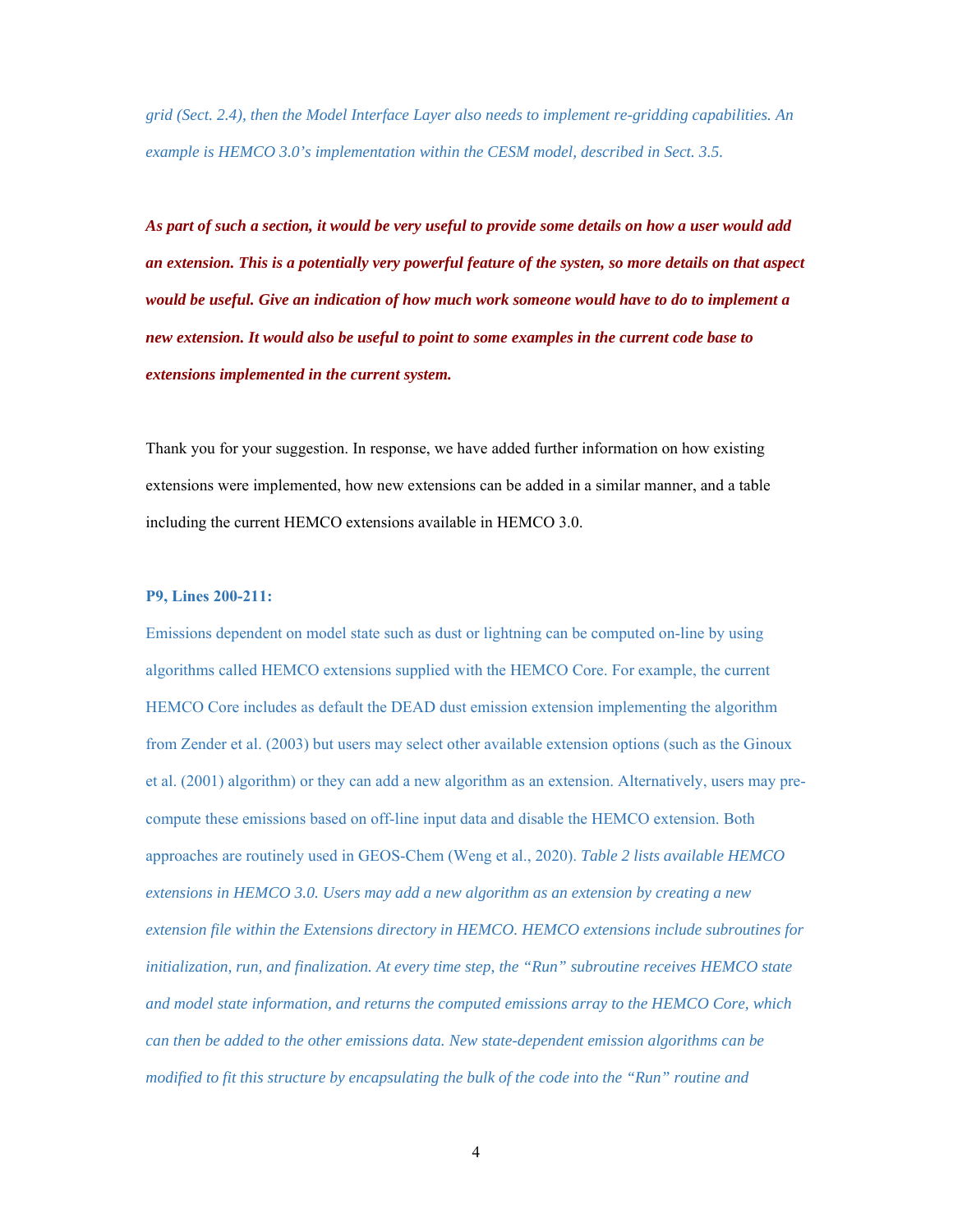*adjusting the variable names so that model state can be read through HEMCO. Most HEMCO extensions were developed in this way.*

| Species <sup>a</sup>                                | Extension name and reference                         |  |
|-----------------------------------------------------|------------------------------------------------------|--|
| Oceanic DMS, Acetone, Acetaldehyde, Methyl nitrate, | <b>SeaFlux</b>                                       |  |
| Ethyl nitrate, Methanol                             |                                                      |  |
| Ship plume $NO_x$ , $HNO_3$ , $O_3$                 | Para $NO_x$ (Vinken et al., 2011)                    |  |
| Lightning $NOx$                                     | Light $NO_x$ (Murray et al., 2012; Ott et al., 2010) |  |
| Soil and fertilizer $NOx$                           | $SoiINOx$ (Hudman et al., 2012)                      |  |
| Mineral dust aerosols                               | DEAD (Zender et al., 2003)                           |  |
|                                                     | Ginoux (Ginoux et al., 2001)                         |  |
| Sea salt aerosols                                   | SeaSalt (Chin et al., 2001; Gong, 2003; Jaeglé et    |  |
|                                                     | al., $2011$ )                                        |  |
| <b>Biogenic VOCs</b>                                | MEGAN (Guenther et al., 2012)                        |  |
| <b>Biomass burning</b>                              | GFED (Akagi et al., 2011; Andreae et al., 2001;      |  |
|                                                     | Giglio et al., 2013; Randerson et al., 2012; van der |  |
|                                                     | Werf et al., 2010)                                   |  |
|                                                     | FINN (Wiedinmyer et al., 2011)                       |  |
| Volcanic SO <sub>2</sub>                            | Volcano (Carn et al., 2015; Ge et al., 2016)         |  |
| Inorganic iodine emissions: HOI, I <sub>2</sub>     | Inorg Iodine (Carpenter et al., 2013; MacDonald et   |  |
|                                                     | al., $2014$ )                                        |  |

**Table 2.** Emission extensions available in HEMCO 3.0 as built-in algorithms.

a DMS = dimethyl sulfide;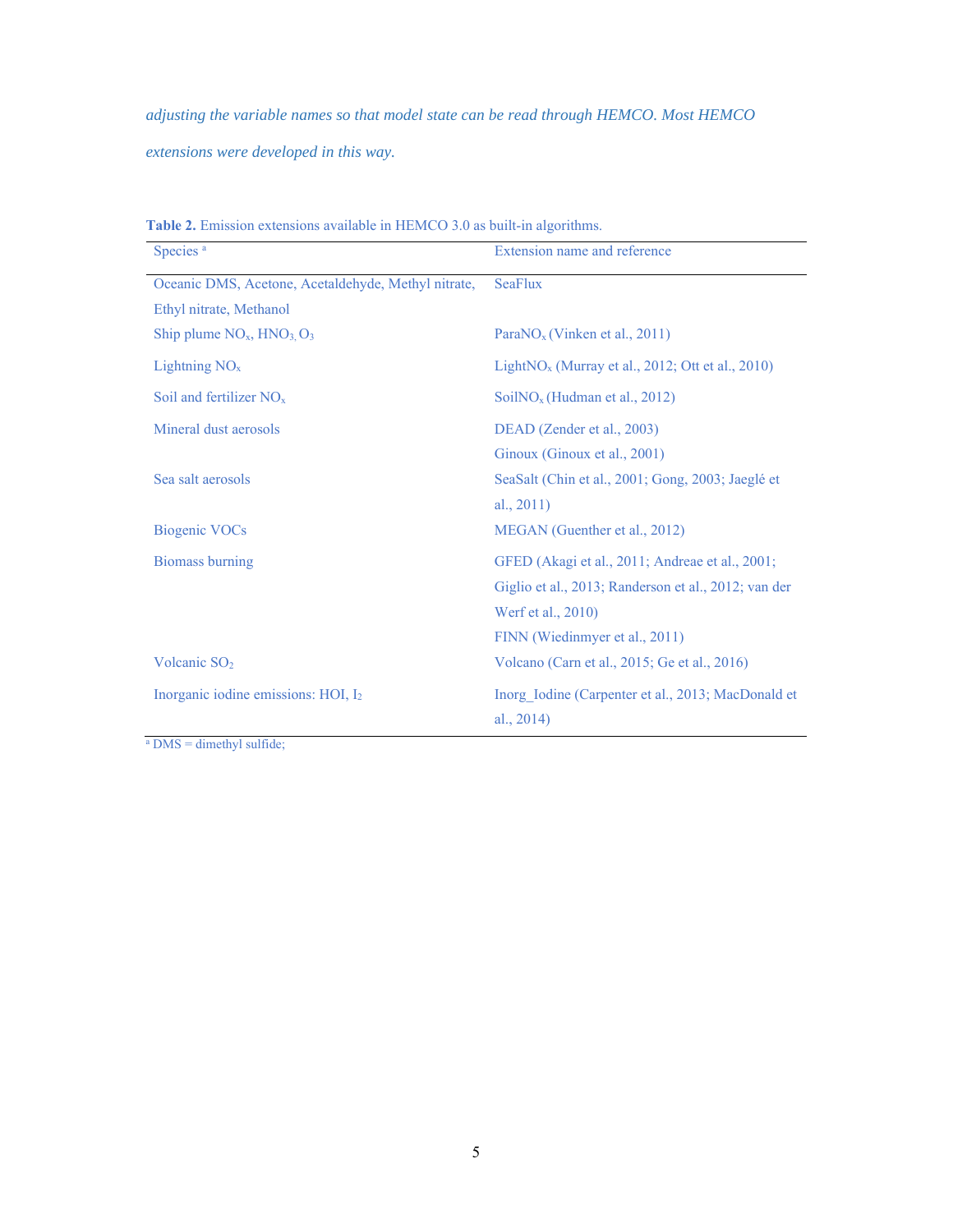# **Reviewer #2**

*This manuscript describes the HEMCOv3 system, a flexible tool for processing and adapting emission inventories for air quality modelling purposes. The strength of HEMCO is in its ability to combine multiple inventories in a very flexible and transparent way, as well as in the fact that it can be used on-line with multiple atmospheric chemistry transport models. The paper is well structured and a good contribution to GMD. Nevertheless, it is sometimes lacking details. Therefore, the paper should be revised according to the following comments before being published.* 

*The new version of HEMCO is capable of calculating emissions at any model resolution including multiscale and unstructured grids. This is highlighted by the authors as an improved capability of the system compared to its previous version. However, no description is provided in terms of: 1) how HEMCO creates multiscale and unstructured grids, 2) how the regridding of emissions is performed for these cases (i.e., how the mass conservation is ensured) and 3) how the definition of these types of grids needs to be provided by the user. Besides these points, authors should also clarify if the new version of HEMCO can perform a remapping to working grids using projections different than regular lat-lon (e.g., lambert conformal conic, polar stereographic) as these types of projections are widely used in the modelling community.* 

Thank you for your suggestions. The capability of HEMCO 3.0 to support other grids and projections is dependent on the implementations of the Data Input Layer and the Model Interface Layer, which provide re-gridding capabilities between the input data, the HEMCO grid (if different than the model grid), and the model grid. The HEMCO Core operates on grid boxes and is independent of the grid being used. HEMCO out-of-the-box includes the default Data Input Layer and Model Interface Layers, which support rectilinear latitude-longitude grids only. Other implementations of HEMCO 3.0 expand on this capability. For example, the GEOS-Chem High Performance (GCHP) implementation supports the cubed-sphere grid as the HEMCO grid through the *ExtData* component in MAPL, and the CESM2 implementation supports an arbitrary model grid described by an ESMF mesh file while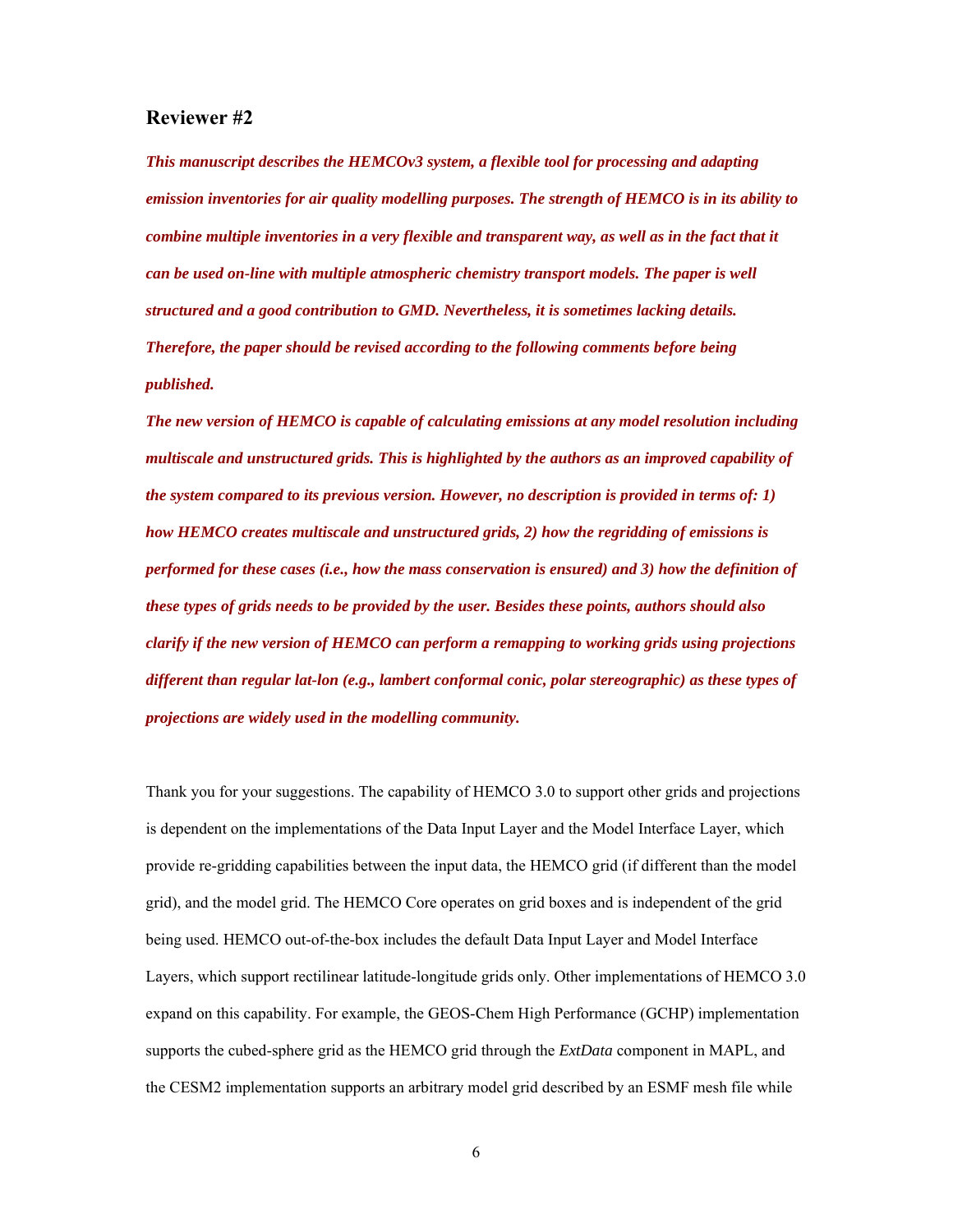keeping a rectilinear latitude-longitude HEMCO grid. Future implementations may opt to use a mix of both approaches. We have updated the manuscript to clarify this.

#### **P11, Lines 266-275:**

Implementation of HEMCO in a new model can be prototyped by modifying the default Model Interface Layer to use the model's data structures. *The Model Interface Layer includes at least three subroutines: initialization, run, and finalization. These subroutines need to be called by the model and provided with information about the model environment. For initialization, the model species list and their physical properties, the HEMCO grid information, and the location of the configuration file need to be provided. For run, information about the current model time and model state variables for HEMCO extensions needs to be provided, and the computed emissions and data need to be retrieved from the HEMCO Core to be passed back to the model. If the HEMCO grid is different than the model grid (Sect. 2.4), then the Model Interface Layer also needs to implement re-gridding capabilities. An example is HEMCO 3.0's implementation within the CESM model, described in Sect. 3.5.*

## **P13, Lines 320-329:**

While any unstructured grid may be used as the HEMCO grid, it may be desirable to use a rectilinear latitude-longitude grid for prototyping HEMCO in new models. This is because the default Data Input Layer provided with HEMCO only supports rectilinear latitude-longitude grids, and most input data available in the HEMCO database library are also on rectilinear latitude-longitude grids. By choosing such a grid, the default Data Input Layer can be readily used for quick prototyping of a new HEMCO implementation, which may then be improved upon if another HEMCO grid is more desirable. *In cases where other grids are used as the HEMCO grid or the model grid, conservative re-gridding needs to be implemented by the Data Input Layer or the Model Interface Layer. Examples of these scenarios are described in Sect. 3.2, where the HEMCO grid is a cubed-sphere grid and ExtData from MAPL with re-gridding capability is implemented as a Data Input Layer, and Sect. 3.5, where the model grid is an arbitrary grid described by an ESMF mesh file provided by the model to HEMCO, and ESMF on-line re-gridding is implemented in the Model Interface Layer.*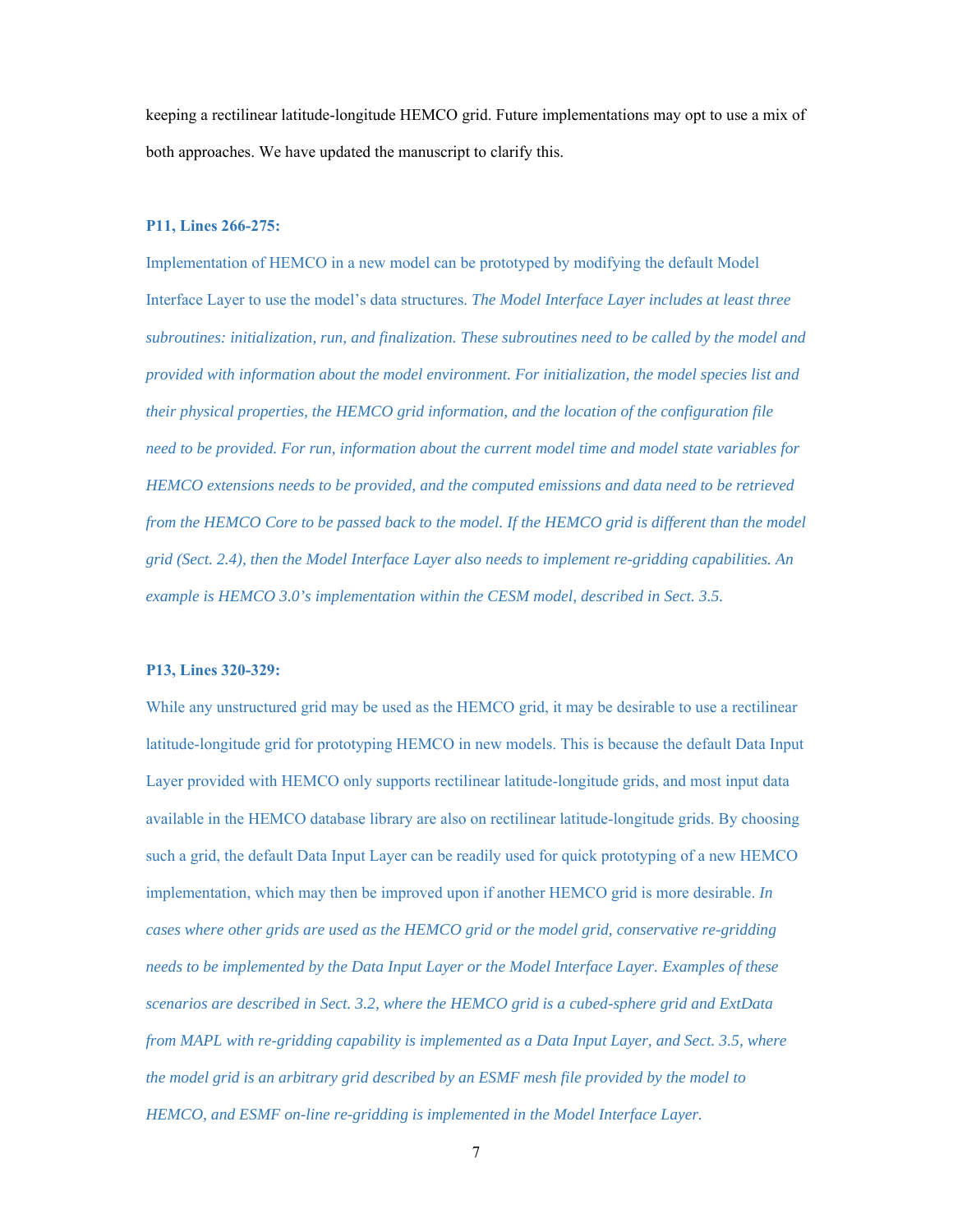#### **P19-20, Lines 462-469:**

Figure 8 shows the implementation of HEMCO 3.0 in CESM2. HEMCO serves emissions to CAMchem, GEOS-Chem, and potentially to any representation of atmospheric chemistry in CAM. The Model Interface Layer includes routines to export data processed by HEMCO to CAM's physics buffer, a temporary storage space for model components to share data at runtime. *As CAM supports a variety of grids, during initialization, the HEMCO-CESM Model Interface Layer reads the ESMF mesh file that describes the grid used by CAM, and uses ESMF on-line re-gridding (https://earthsystemmodeling.org/regrid/) to re-grid data between HEMCO and CAM. By using ESMF re-gridding capabilities, HEMCO is capable of operating independently of the grid used by the model, as long as the model grid description is provided to HEMCO using an ESMF mesh file.*

*A general description of the "HEMCO extensions" should be provided (i.e., a brief description of how the built-in algorithms estimate emissions from vegetation, dust, lightning and ocean, including parameters and estimation methodologies used. Specific references to these extensions should be also included if available.* 

Thank you for your suggestion. We have added a paragraph describing the features of HEMCO extensions, how to implement them, and have included a table of the current extensions available in HEMCO 3.0.

### **P9, Lines 200-211:**

Emissions dependent on model state such as dust or lightning can be computed on-line by using algorithms called HEMCO extensions supplied with the HEMCO Core. For example, the current HEMCO Core includes as default the DEAD dust emission extension implementing the algorithm from Zender et al. (2003) but users may select other available extension options (such as the Ginoux et al. (2001) algorithm) or they can add a new algorithm as an extension. Alternatively, users may precompute these emissions based on off-line input data and disable the HEMCO extension. Both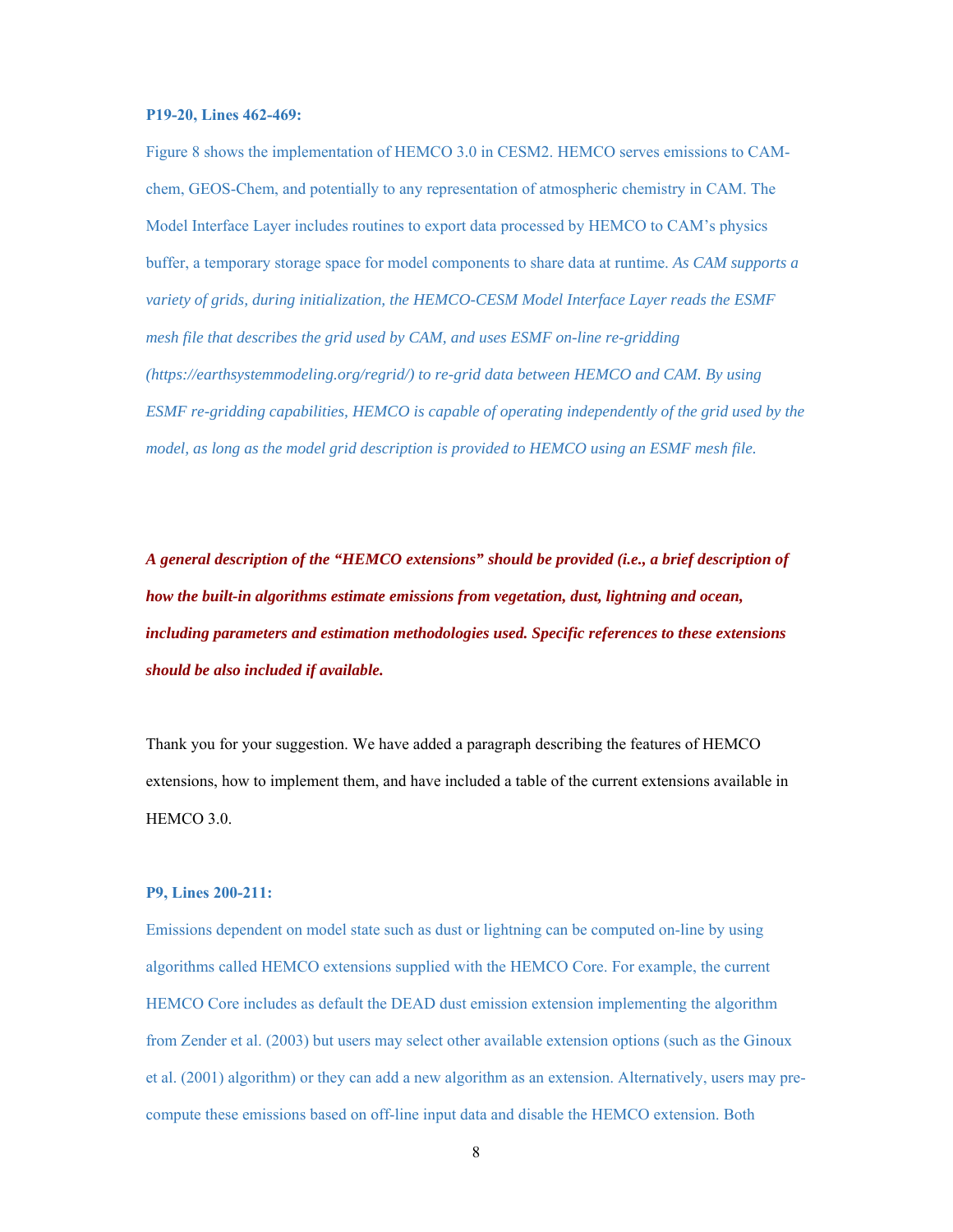approaches are routinely used in GEOS-Chem (Weng et al., 2020). *Table 2 lists available HEMCO extensions in HEMCO 3.0. Users may add a new algorithm as an extension by creating a new extension file within the Extensions directory in HEMCO. HEMCO extensions include subroutines for initialization, run, and finalization. At every time step, the "Run" subroutine receives HEMCO state and model state information, and returns the computed emissions array to the HEMCO Core, which can then be added to the other emissions data. New state-dependent emission algorithms can be modified to fit this structure by encapsulating the bulk of the code into the "Run" routine and adjusting the variable names so that model state can be read through HEMCO. Most HEMCO extensions were developed in this way.*

| Species <sup>a</sup>                                | Extension name and reference                         |  |
|-----------------------------------------------------|------------------------------------------------------|--|
| Oceanic DMS, Acetone, Acetaldehyde, Methyl nitrate, | <b>SeaFlux</b>                                       |  |
| Ethyl nitrate, Methanol                             |                                                      |  |
| Ship plume $NO_x$ , $HNO_3$ , $O_3$                 | Para $NO_x$ (Vinken et al., 2011)                    |  |
| Lightning $NOx$                                     | Light $NO_x$ (Murray et al., 2012; Ott et al., 2010) |  |
| Soil and fertilizer $NOx$                           | $SoiINOx$ (Hudman et al., 2012)                      |  |
| Mineral dust aerosols                               | DEAD (Zender et al., 2003)                           |  |
|                                                     | Ginoux (Ginoux et al., 2001)                         |  |
| Sea salt aerosols                                   | SeaSalt (Chin et al., 2001; Gong, 2003; Jaeglé et    |  |
|                                                     | al., $2011$ )                                        |  |
| <b>Biogenic VOCs</b>                                | MEGAN (Guenther et al., 2012)                        |  |
| <b>Biomass burning</b>                              | GFED (Akagi et al., 2011; Andreae et al., 2001;      |  |
|                                                     | Giglio et al., 2013; Randerson et al., 2012; van der |  |
|                                                     | Werf et al., 2010)                                   |  |
|                                                     | FINN (Wiedinmyer et al., 2011)                       |  |
| Volcanic SO <sub>2</sub>                            | Volcano (Carn et al., 2015; Ge et al., 2016)         |  |
| Inorganic iodine emissions: HOI, I2                 | Inorg Iodine (Carpenter et al., 2013; MacDonald et   |  |
|                                                     | al., $2014$ )                                        |  |

**Table 2.** Emission extensions available in HEMCO 3.0 as built-in algorithms.

a DMS = dimethyl sulfide;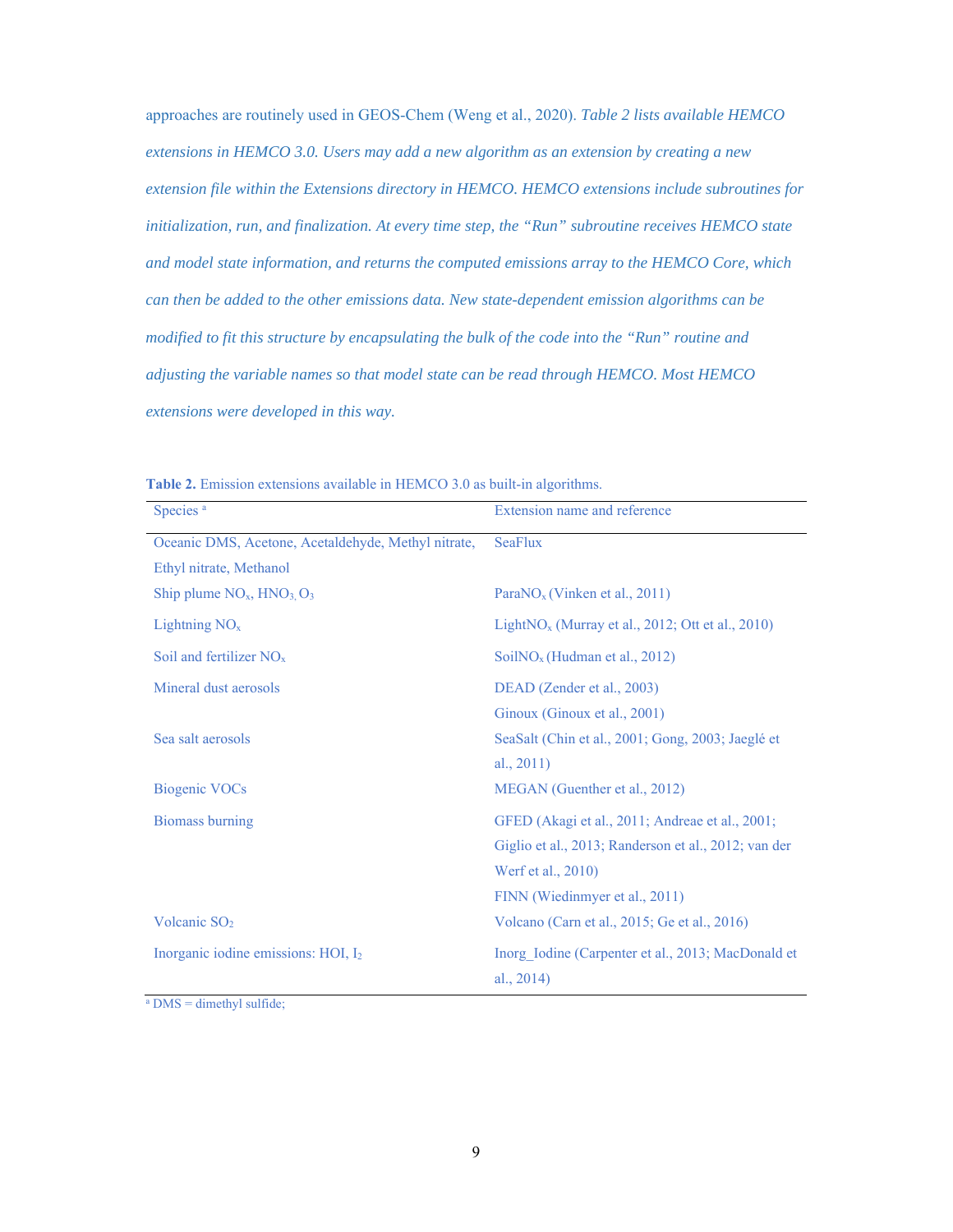*I think it would be useful for the reader to know which are the emission inventories that are currently considered in the database library of HEMCOv3. A summary table or link to a page where this information is specified would work.* 

Thank you for your suggestion. We have added Table 1, which includes the current emission inventories available in the HEMCO 3.0 library.

### **Page 8, Lines 189-193:**

*Table 1 lists the emission inventories currently in the HEMCO 3.0 default database library. Users can select from that list and can easily add new inventories. The hierarchy of emission inventories is specified in the configuration file. Masking is done by superseding lower hierarchy inventories with higher hierarchy inventories so that default inventories may be overwritten by different inventories available only for a particular region, period, or category.* For example, an inventory specific for China in 2018 such as MEIC may overwrite a global default inventory.

| Coverage | Species <sup>a</sup>                       | Resolution                       | Reference                            |
|----------|--------------------------------------------|----------------------------------|--------------------------------------|
|          |                                            | $(\text{lat} \times \text{lon})$ |                                      |
| Global   | $CO, NO_x, NH_3, SO_2, VOCs, BC, OC, CO_2$ | $0.5^{\circ} \times 0.5^{\circ}$ | CEDS (Hoesly et al., 2018;           |
|          |                                            |                                  | McDuffie et al., 2020)               |
| Global   | $CO, NO_x, NH_3, SO_2, BC, OC$             | $0.1^{\circ} \times 0.1^{\circ}$ | EDGAR v4.3.2 (Crippa et al.,         |
|          |                                            |                                  | 2018)                                |
| Global   | $CO$ , NO, NH <sub>3</sub> , $SO2$         | $0.1^{\circ} \times 0.1^{\circ}$ | EDGAR-HTAP v2 (Janssens-             |
|          |                                            |                                  | Maenhout et al., 2012)               |
| Global   | Natural Sources NH <sub>3</sub>            | $2^{\circ} \times 2.5^{\circ}$   | GEIA (Bouwman et al., 1997)          |
| Global   | Arctic Seabird NH <sub>3</sub>             | $0.25^\circ$                     | Croft et al. $(2016)$                |
|          |                                            | $\times$ 0.25 $^{\circ}$         |                                      |
| Global   | Anthropogenic $C_2H_5OH$                   | $2^{\circ} \times 2.5^{\circ}$   | Millet et al. (2010), Olivier et al. |
|          |                                            |                                  | $(2003)$ , Granier et al. $(2005)$   |
| Global   | $C_2H_6$                                   | $4^\circ \times 5^\circ$         | Tzompa-Sosa et al. (2017)            |
| Global   | $C_3H_8$                                   | $2^{\circ} \times 2.5^{\circ}$   | Xiao et al. (2008)                   |
| Global   | $CHBr3, CH2Br2$                            | $2^{\circ} \times 2.5^{\circ}$   | Liang et al. $(2010)$                |

**Table 1.** Emission inventories currently in the default HEMCO 3.0 library.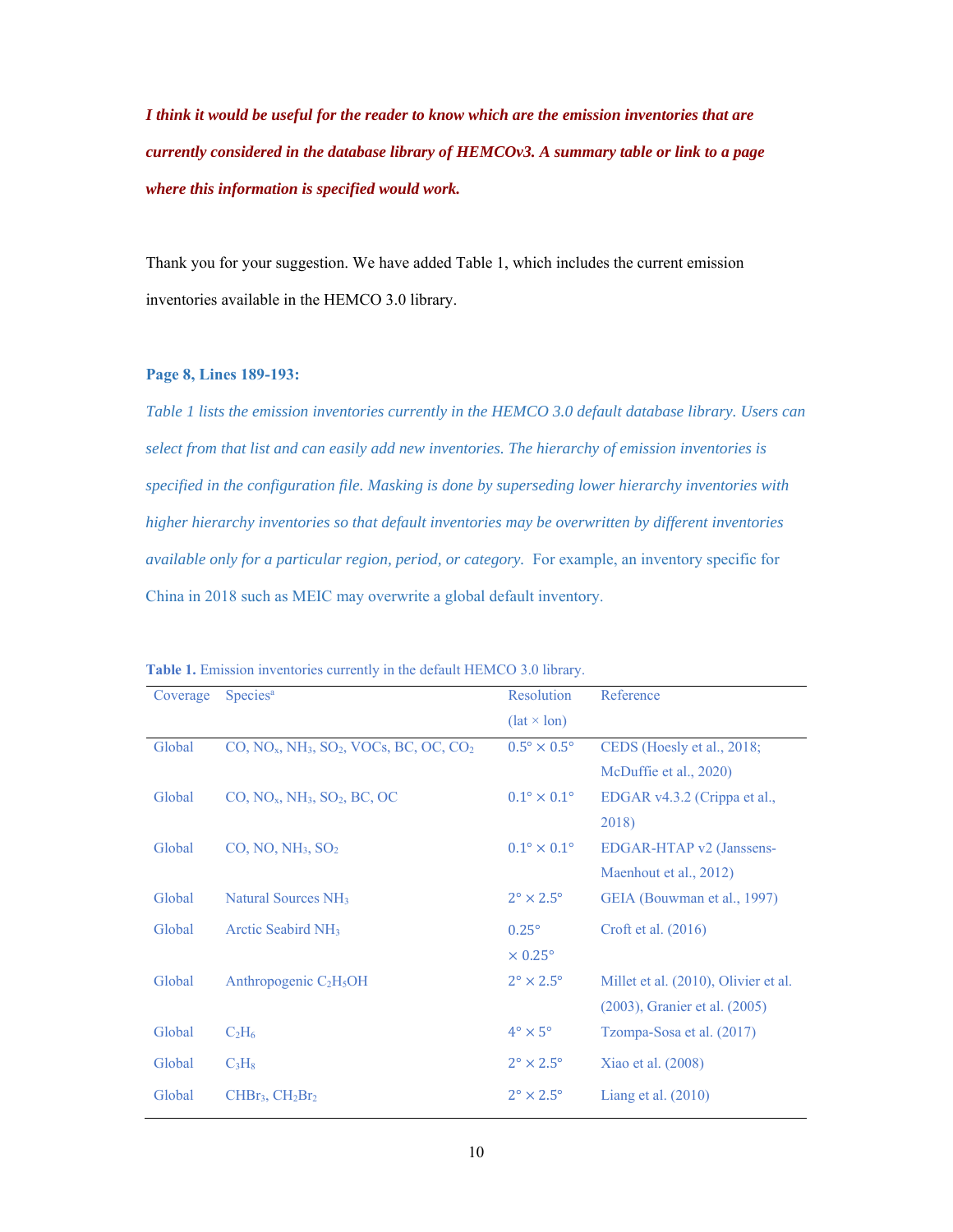| Global    | CH <sub>3</sub> I, CH <sub>2</sub> I <sub>2</sub> , CH <sub>2</sub> ICl, CH <sub>2</sub> IBr | $1^\circ \times 1^\circ$            | Ordóñez et al. (2012),                                                                                                                                                 |
|-----------|----------------------------------------------------------------------------------------------|-------------------------------------|------------------------------------------------------------------------------------------------------------------------------------------------------------------------|
|           |                                                                                              |                                     | Sherwen et al. (2016)                                                                                                                                                  |
| Global    | Aircraft CO, NO <sub>x</sub> , SO <sub>2</sub> , VOCs, BC, OC                                | $1^{\circ} \times 1^{\circ}$        | AEIC (Stettler et al., 2011)                                                                                                                                           |
| Global    | $CH3CHO, C2H5OH$                                                                             | $2^{\circ} \times 2.5^{\circ}$      | Millet et al. (2010)                                                                                                                                                   |
| Global    | Anthropogenic PM <sub>2.5</sub> Dust                                                         | $2^{\circ} \times 2.5^{\circ}$      | AFCID (Philip et al., 2017)                                                                                                                                            |
| Global    | Ship $SO_2$ , CO, NO <sub>x</sub>                                                            | $1^{\circ} \times 1^{\circ}$        | ICOADS (Wang et al., 2008)                                                                                                                                             |
| Global    | Ship $SO2$                                                                                   | $1^{\circ} \times 1^{\circ}$        | ARCTAS (Eyring et al., 2005)                                                                                                                                           |
| Global    | $\mathrm{Ship}$ $\mathrm{SO}_2$                                                              | $1^{\circ} \times 1^{\circ}$        | Corbett et al. (1999)                                                                                                                                                  |
| Global    | Future RCP3PD, RCP4.5, RCP6.0, RCP8.5<br>$CO, NO_x, NH_3, SO_2, VOCs, BC, OC$                | $0.5^{\circ} \times 0.5^{\circ}$    | Holmes et al. (2013)                                                                                                                                                   |
| Global*   | Fire CO, NO <sub>x</sub> , NH <sub>3</sub> , SO <sub>2</sub> , VOCs, BC, OC                  | $0.25^\circ$<br>$\times 0.25^\circ$ | GFED v4.1 (Akagi et al., 2011;<br>Andreae et al., 2001; Giglio et<br>al., 2013; Randerson et al., 2012;<br>van der Werf et al., 2010)                                  |
| Global    | Fire CO, $NOx$ , $NH3$ , $SO2$ , VOCs, BC, OC,<br>CO <sub>2</sub>                            | $0.1^{\circ}\times0.1^{\circ}$      | GFAS (Di Giuseppe et al., 2018;<br>Rémy et al., 2017; Andela et al.,<br>2013; Kaiser et al., 2012, Xu et<br>al., 2010; Heil et al., 2010; Di<br>Giuseppe et al., 2016) |
| Global    | Fire CO, $NO_x$ , $NH_3$ , $SO_2$ , VOCs, BC, OC,                                            | $0.25^\circ$                        | QFED v2.5r1 (Darmenov et al.,                                                                                                                                          |
|           | CO <sub>2</sub>                                                                              | $\times 0.25^\circ$                 | 2013)                                                                                                                                                                  |
| Global    | Fire CO, $NOx$ , $NH3$ , $SO2$ , VOCs, BC, OC                                                | $0.25^\circ$<br>$\times 0.25^\circ$ | BB4CMIP (van Merle et al.,<br>2017)                                                                                                                                    |
| <b>US</b> | CO, NO <sub>x</sub> , NH <sub>3</sub> , SO <sub>2</sub> , VOCs, BC, OC                       | $0.1^{\circ}\times0.1^{\circ}$      | EPA (https://www.epa.gov/air-<br>emissions-inventories/2011-<br>national-emissions-inventory-<br>nei-data, last retrieved 23 Jul<br>2021)                              |
| Canada    | CO, NO <sub>x</sub> , NH <sub>3</sub> , SO <sub>2</sub> , BC, OC                             | $0.1^{\circ} \times 0.1^{\circ}$    | APEI (https://pollution-<br>waste.canada.ca/air-emission-<br>inventory/, last retrieved 23 Jul<br>2021)                                                                |
| Africa    | $CO, NO_x, NH_3, SO_2, VOCs, BC, OC$                                                         | $0.1^{\circ} \times 0.1^{\circ}$    | DICE-Africa (Marais et al.,<br>2016)                                                                                                                                   |
| China     | CO, NO <sub>x</sub> , NH <sub>3</sub> , SO <sub>2</sub> , VOCs, BC, OC                       | $0.5^\circ \times 0.66^\circ$       | MEIC (http://meicmodel.org/,<br>last retrieved 23 Jul 2021; Li et<br>al., 2017; Zheng et al., 2018)                                                                    |

<sup>a</sup> VOCs = volatile organic compounds; OC = organic carbon aerosol; BC = black carbon aerosol; \* implemented as extension to distribute dry matter input data into model species.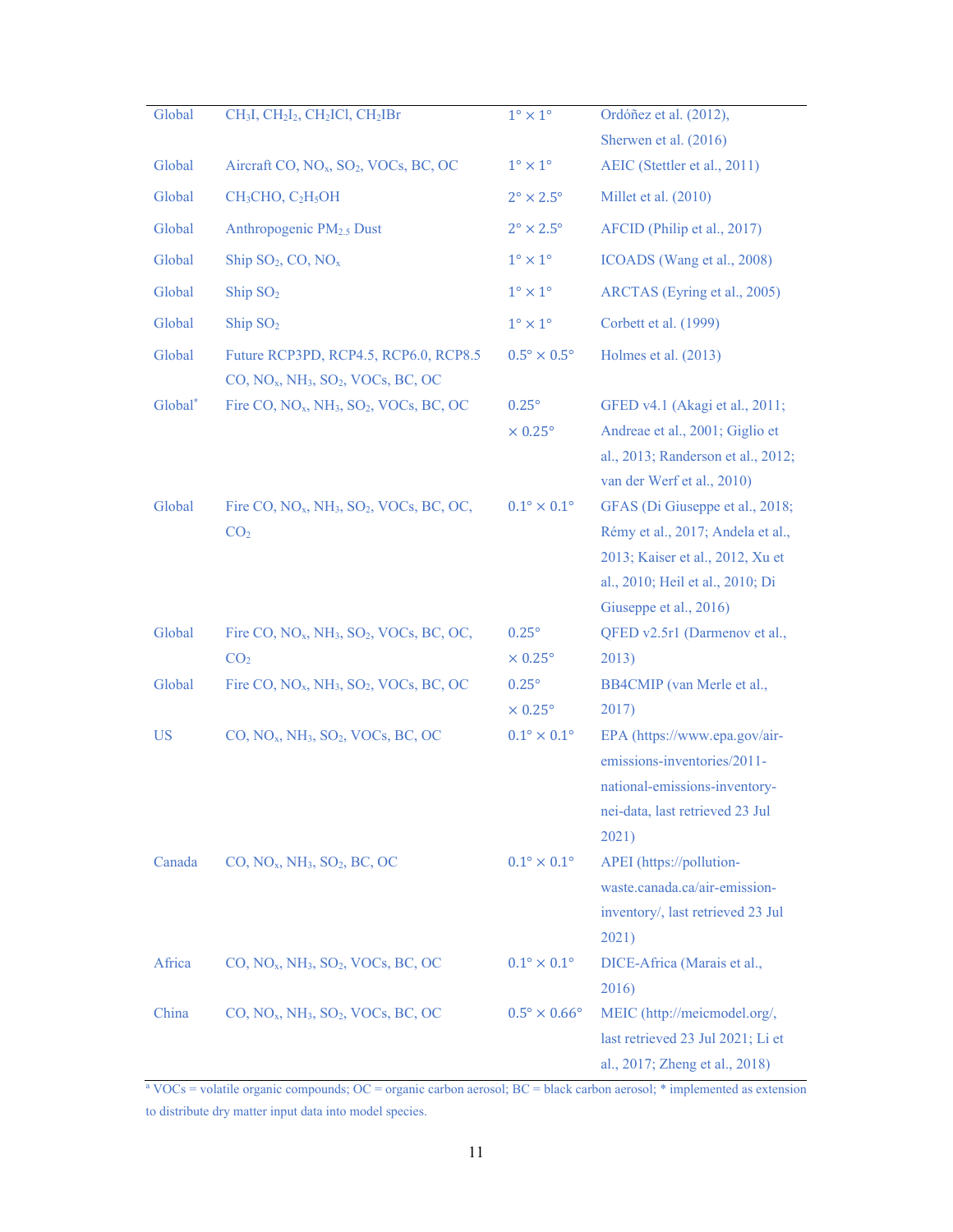*Is there any pre-processing associated to the original emission inventories so that they can be ingested by HEMCO (e.g., renaming of pollutant names to have them homogenized across all inventories)?* 

Thank you for your question. The input data provided to HEMCO needs to be processed into COARDS-compliant netCDF format (http://wiki.seas.harvard.edu/geoschem/index.php/The\_COARDS\_netCDF\_conventions\_for\_earth\_science\_data).

The renaming of pollutant names is not necessary, as the HEMCO configuration file specifies the mapping between the netCDF variable name and the model chemical species name. This allows different models or chemical mechanisms to share the same HEMCO input files without further processing needed for each individual model. It may also be desirable, for performance reasons, to split the original inventory files by year or month, so they can be read faster during the model run. HEMCO will advance through the files automatically as the model time moves forward. We have revised the manuscript to include further detail on adding new inventories.

## **Page 6, Lines 143-156:**

The HEMCO configuration file (example in Fig. 2) controls the operation of all HEMCO layers, fully describing the relationship between the input data read by the Data Input Layer, the processing by the HEMCO Core, and the data passed to the model by the Model Interface Layer. It is organized as individual entries for data, scaling factors, and masks. Each entry is numbered or named and includes information about the source of data (usually a netCDF file name but may be a number or mathematical expression in simple cases). *For netCDF data files, each entry specifies the netCDF variable name to be read (allowing the mapping from netCDF input species to model species), the temporal range, refresh frequency, cycling option (whether to continuously cycle the data or require an exact date match), and spatial dimension (2-D or 3-D data, with the option to specify a custom vertical distribution for 2-D data).* Also included is the model species name, the scaling factors to be applied, and the hierarchy (priority order used for masking). If a data entry does not include a species name, the entry is treated as generic data and is read into HEMCO, scaled, masked, and made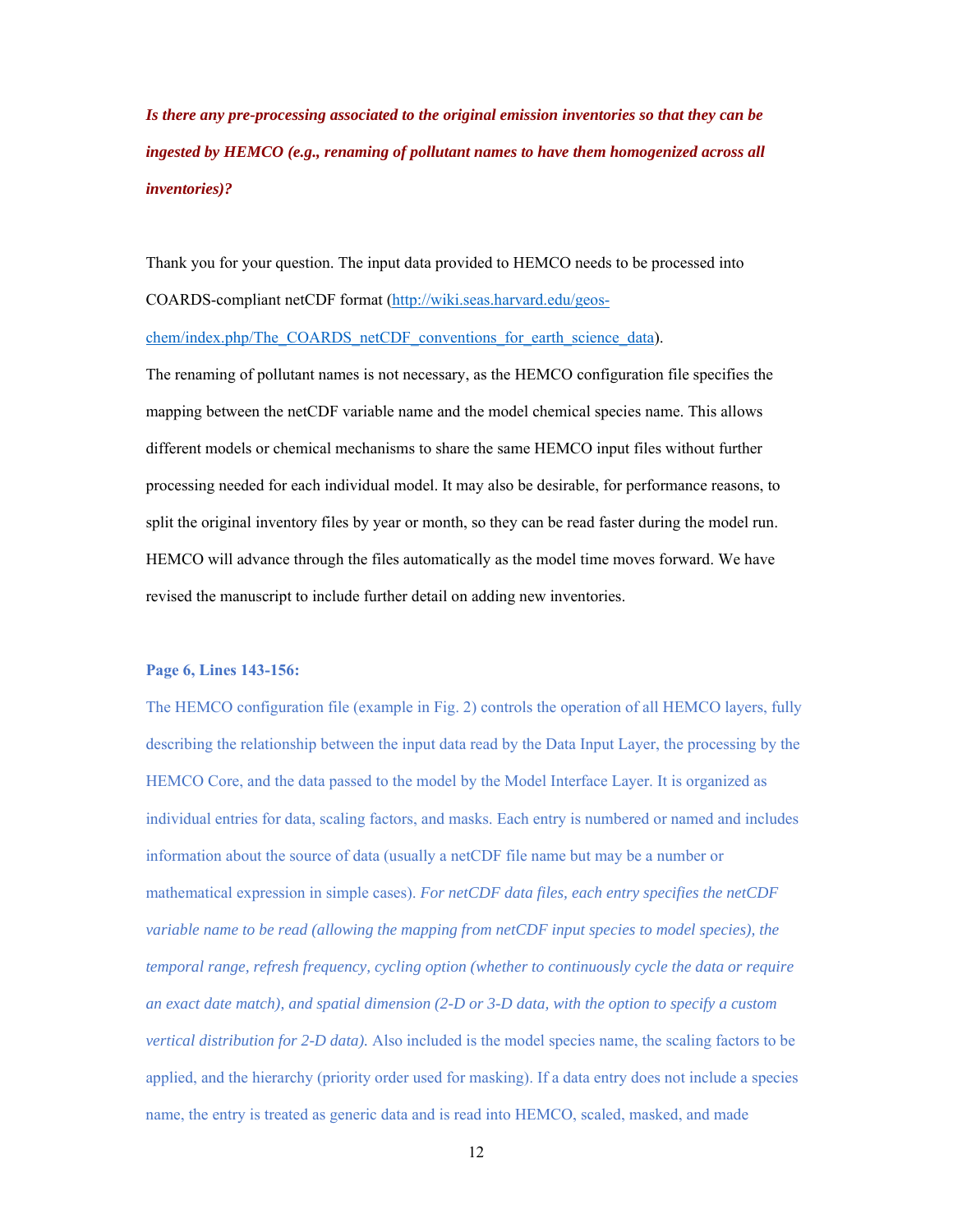available to the model upon request. Entries may be organized in the form of "collections" enabled or disabled in bulk using switches. *HEMCO comes with a default database library of emission inventories and environmental data sets that is updated with every new GEOS-Chem version release, but users can readily add their own through processing the data into COARDS-compliant netCDF format and providing the corresponding configuration file entries. A detailed HEMCO User Guide is available on the GEOS-Chem Wiki (http://wiki.seas.harvard.edu/geoschem/index.php/The\_HEMCO\_User%27s\_Guide, retrieved 7 January 2021).* 

## **Page 8-9, Lines 189-199:**

*Table 1 lists the emission inventories currently in the HEMCO 3.0 default database library. Users can select from that list and can easily add new inventories. The hierarchy of emission inventories is specified in the configuration file. Masking is done by superseding lower hierarchy inventories with higher hierarchy inventories so that default inventories may be overwritten by different inventories available only for a particular region, period, or category.* For example, an inventory specific for China in 2018 such as MEIC may overwrite a global default inventory. A simulation for later years may retain the Chinese inventory for 2018, scale it up or down, or default to the global inventory, as specified in the configuration file. *Additional emission inventories can be added to the HEMCO library in COARDS-compliant netCDF format. The HEMCO configuration file allows HEMCO to remap variable names in the inventory source file to the species name in the model, specify the region that the inventory is used for, and its precedence over the existing entries in the HEMCO library, without necessitating pre-processing of the inventory source files.*

*The vertical preprocessing of emissions is not required anymore in HEMCOv3, as it performs an on-line vertical regridding of the original emissions. It is however not clear to me how the user can assign sector-dependent vertical profiles to input emission inventories. This is relevant for those sectors in which emissions are originally reported in a single layer (e.g., emissions from energy sector in CEDS). Perhaps an example could be added in Figure 2.* 

13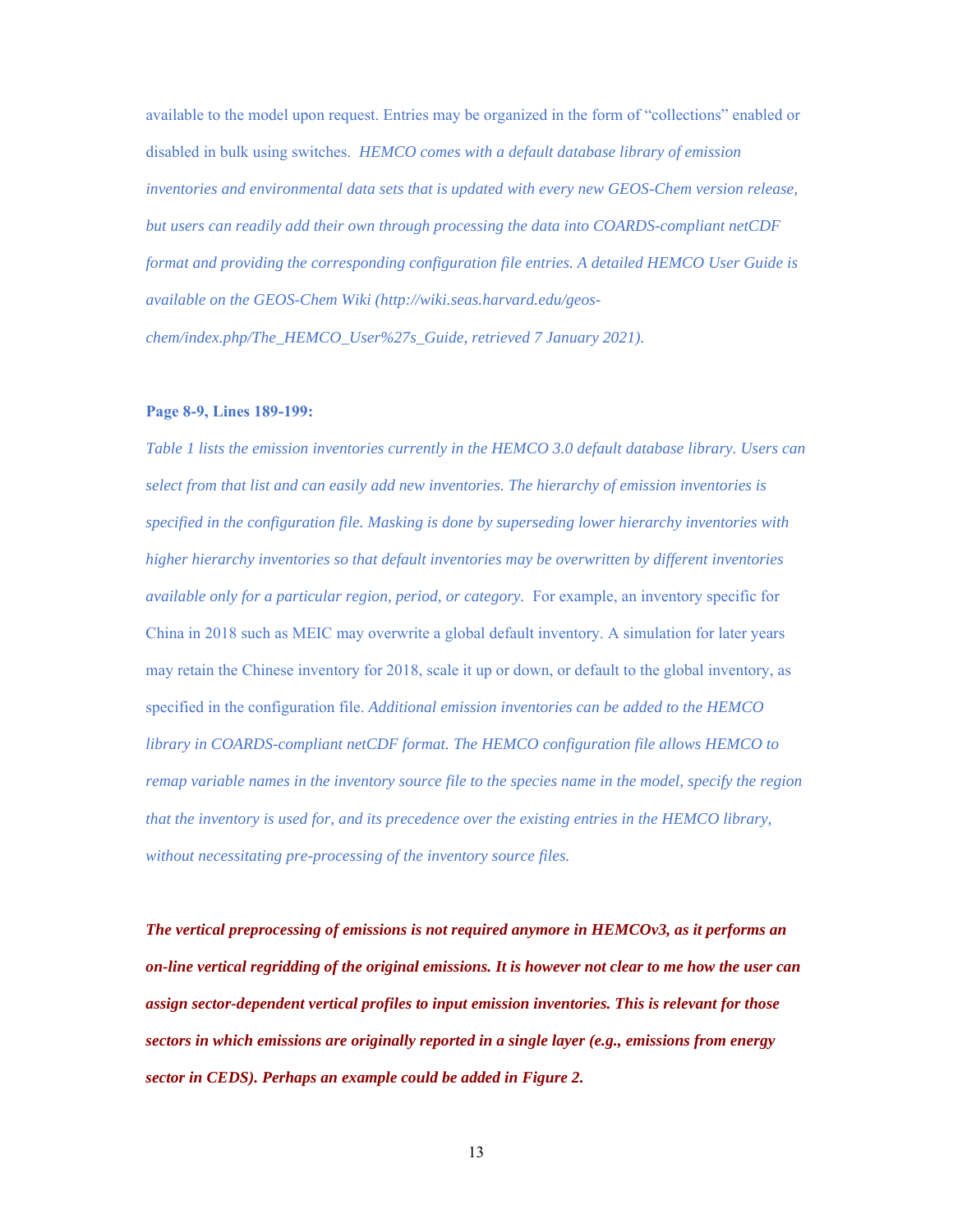Thank you for your suggestion. We have clarified the ability to apply scaling factors and specify custom vertical distributions in the manuscript, and have included an example in Fig. 2. Since each entry in the HEMCO configuration file is species-, sector-, and inventory-specific, it is possible to apply a custom scaling factor and vertical profile to a single species, sector, or inventory. This capability is used for distributing emissions vertically by sector in GEOS-Chem, CESM2-GC, and CAM-chem.



**Figure 2. Sample HEMCO configuration file.** The HEMCO configuration file is organized in three sections: (1) switches for "collections" of data containers, (2) data containers to be used in the model simulation, optionally organized into "collections", and (3) scaling and masking rules to be used. Entries are organized in a similar format, including a number and/or name, the data source (netCDF file and variable name, numbers, or mathematical expressions), the temporal range and spatial dimensions, and their category and hierarchy (in the same category, data entries with higher hierarchy take precedence). For data containers, scaling factors and masks are applied by referencing the numbered scaling factor and mask entries (colored text).

#### **Page 6, Lines 143-156:**

The HEMCO configuration file (example in Fig. 2) controls the operation of all HEMCO layers, fully describing the relationship between the input data read by the Data Input Layer, the processing by the HEMCO Core, and the data passed to the model by the Model Interface Layer. It is organized as individual entries for data, scaling factors, and masks. Each entry is numbered or named and includes information about the source of data (usually a netCDF file name but may be a number or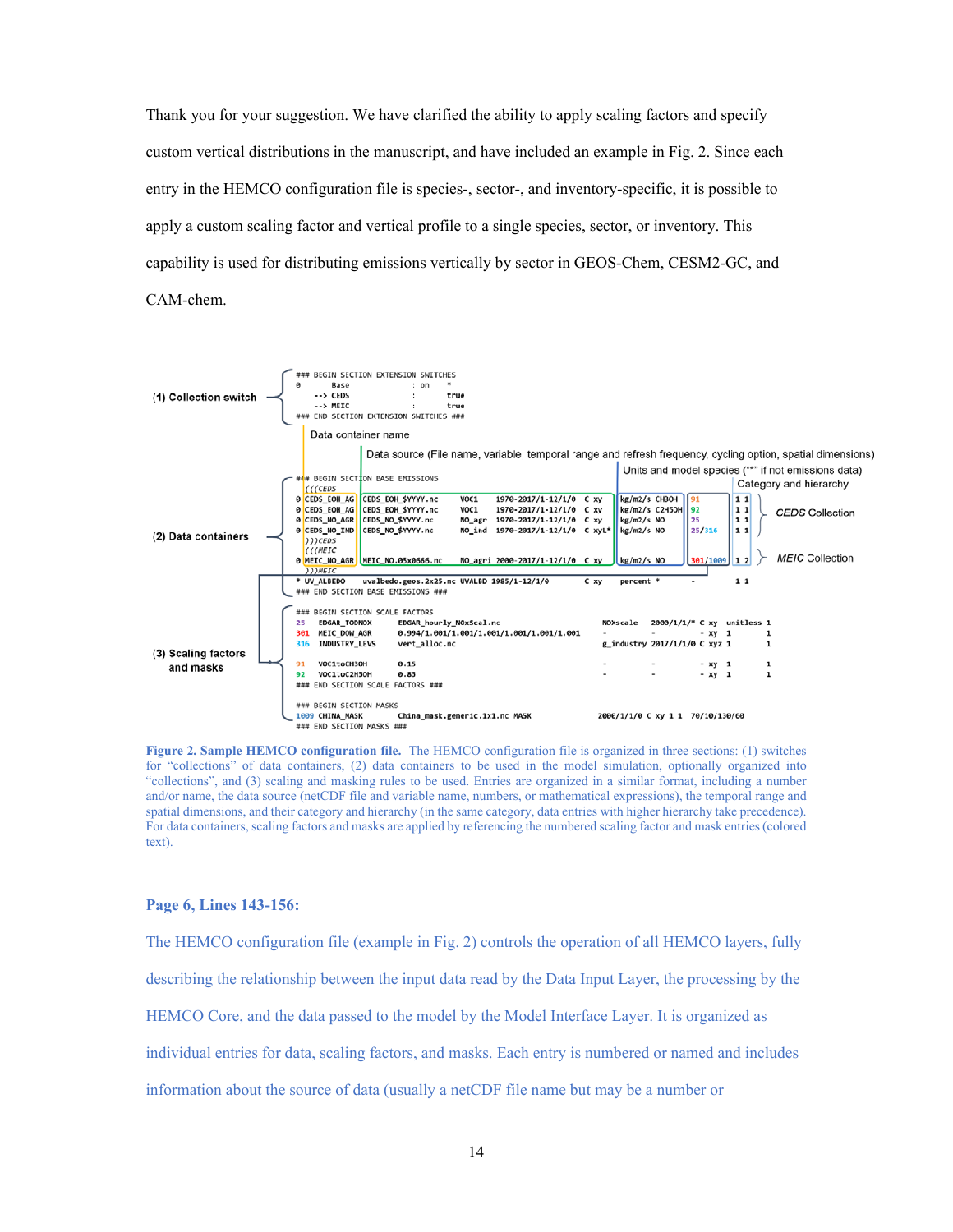mathematical expression in simple cases). *For netCDF data files, each entry specifies the netCDF variable name to be read (allowing the mapping from netCDF input species to model species), the temporal range, refresh frequency, cycling option (whether to continuously cycle the data or require an exact date match), and spatial dimension (2-D or 3-D data, with the option to specify a custom vertical distribution for 2-D data).* Also included is the model species name, the scaling factors to be applied, and the hierarchy (priority order used for masking). If a data entry does not include a species name, the entry is treated as generic data and is read into HEMCO, scaled, masked, and made available to the model upon request. Entries may be organized in the form of "collections" enabled or disabled in bulk using switches. *HEMCO comes with a default database library of emission inventories and environmental data sets that is updated with every new GEOS-Chem version release, but users can readily add their own through processing the data into COARDS-compliant netCDF format and providing the corresponding configuration file entries. A detailed HEMCO User Guide is available on the GEOS-Chem Wiki (http://wiki.seas.harvard.edu/geoschem/index.php/The\_HEMCO\_User%27s\_Guide, retrieved 7 January 2021).* 

## **P6, Lines 168-171:**

*Scaling factors can be specified for each individual entry in the HEMCO configuration file, allowing for different scaling factors to be applied for different inventories, sectors, and species. HEMCO accepts scaling factors as constant numbers, temporally-explicit (diurnal, day-of-week, seasonal, interannual) numbers, or as a gridded netCDF data file.* 

### **Page 10, Lines 229-243:**

HEMCO 3.0 computes vertically distributed (3-D) emissions in the same way as 2-D. HEMCO 2.0 assumed the 72-level or the 47-level GEOS grid when reading vertically distributed emissions. This required pre-processing of the emission inventory files from their original vertical grids to the supported GEOS grid. Such pre-processing is not required anymore in HEMCO 3.0, which reads vertical emission data on any sigma-pressure grid described in the input netCDF inventory file. The input data are then vertically re-gridded on-line to the model vertical grid by the Data Input Layer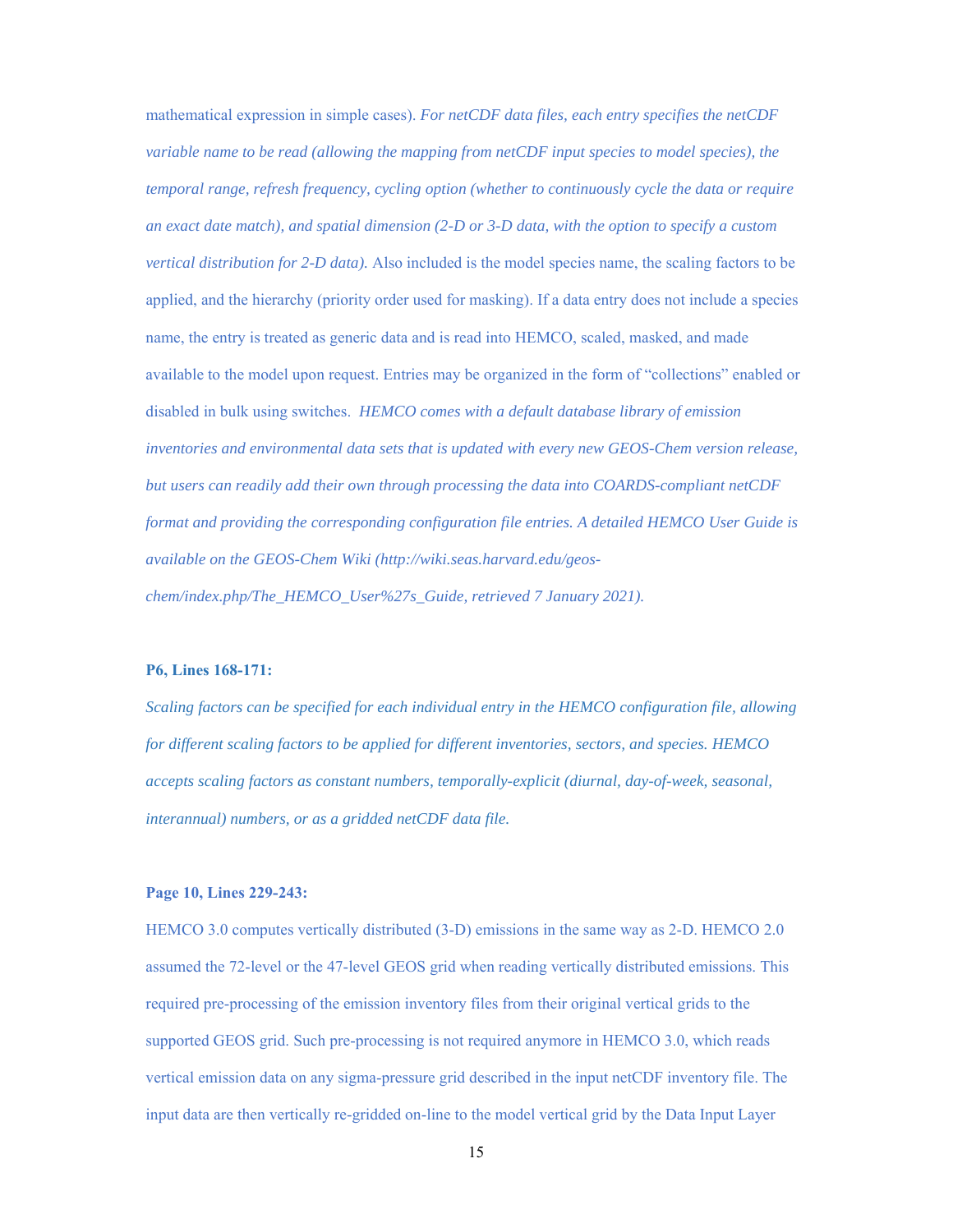using the MESSy NCREGRID package (Jöckel, 2006). This functionality is used in the WRF-GC and CESM2 models, which have user-configurable vertical grids*. HEMCO 3.0 is also capable of distributing 2-D input data on a 3-D grid, by modifying the spatial dimension field in the HEMCO configuration file. An example is shown in Fig. 2 where the 2-D NO emission field from the CEDS inventory in the industrial sector is copied vertically to all levels using the flag "xyL\*". Emissions may then be distributed using 3-D scaling factors read from a netCDF file, such as the scaling factor 316 in Fig. 2. It is additionally possible to emit all 2-D data to a particular level (e.g., to emit to level 5, using "xyL5") or distributed among an altitude range (e.g., "xyL=1:500m" or "xyL=1:PBL"). Emission heights can additionally be read from a netCDF file. The spatial dimension parameter can be applied individually to each entry in the HEMCO configuration file, and thus can be applied to an individual inventory, sector, or species. Detailed documentation of this capability is available on the HEMCO User's Guide (http://wiki.seas.harvard.edu/geos-*

*chem/index.php/HEMCO\_examples#Applying\_2D\_emissions\_vertically, last retrieved 08 Aug 2021).*

*HEMCOv3 can operate on a higher resolution than the model working grid for masking and scaling purposes. This feature allows achieving greater accuracy at country borders between different inventory domains. Authors illustrate this function with an example in which teo emission inventories are masked at resolutions of 4x5 deg and 2x2.5 deg, the later allowing a better resolution for the US-Mexico border. This is clear to me but, should not be better to directly perform the masking and scaling operations on the original grids of the emission inventories before performing the regridding? Nowadays most of the available global and regional emission inventories are provided at very fine resolutions (i.e., 0.1x0.1 deg), which would allow having a good definition of country borders. Some inventories (e.g., EMEP) even provide the information of the emitting country per grid cell. In that case, using a country mask would not be the best solution. Is the information of emitting country used in HEMCO when given?* 

*P10 L268: There is a limit to the resolution of the HEMCO grid. Could you specify this limit?*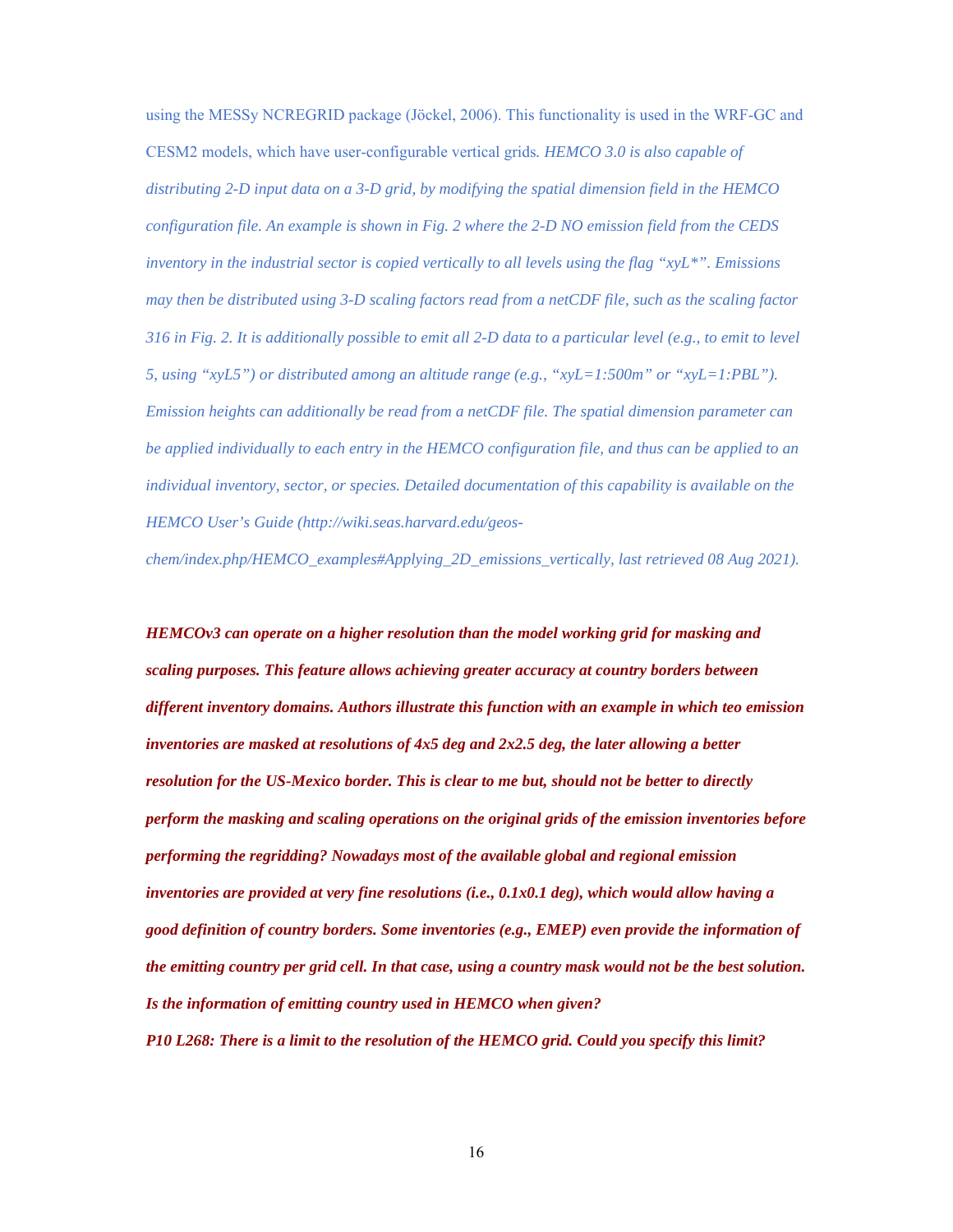Thank you for your questions. We have revised the manuscript to clarify the limit and application of the HEMCO grid. It is necessary to balance the computational requirements needed to process data at a higher resolution and the desired accuracy. When multiple inventories are used, the inventories need to be re-gridded to a common HEMCO grid for processing, as the capability to perform masking by the hierarchy and category of different entries in the HEMCO configuration file has to run on a single grid. For a global model, it may be computationally infeasible to perform the masking and scaling at inventories' native resolution, but this is feasible when running a regional model or with HEMCO offline.

## **Page 12-13, Lines 295-319:**

Figure 3 illustrates the benefit of using a finer HEMCO grid at the boundaries between inventories. When the HEMCO grid is disabled, HEMCO runs at model resolution, and all input data, including masks, are re-gridded by the Data Input Layer to the model resolution before emissions are computed by the HEMCO Core. In the example of Fig. 3, where a national inventory for the US is to overwrite a global default inventory, this overwriting can be done only for grid cells that are fully in the US. Grid cells straddling the border must retain the global default in order to avoid under- or over-accounting, but this then loses information from the US inventory. *This is not a problem if the national inventory straddles the border and includes information on the fractional contributions from the neighboring country, but such is not the case here.* Using a finer, intermediate-resolution grid – the HEMCO grid – allows emissions at the model grid scale to more accurately blend the contributions from the two sides of the border in a single *model* grid cell. This also ensures greater consistency when using the same model simulations at different resolutions. As long as the HEMCO grid is kept at a single resolution, the calculated emissions will be consistent between simulations – no matter what model grid resolution is selected.

Another advantage of using a finer HEMCO grid is for emissions computed with extensions and dependent on both the model variables (provided on the model grid) and environmental data (provided on the HEMCO grid). If there is non-linear dependence of emissions on the environmental